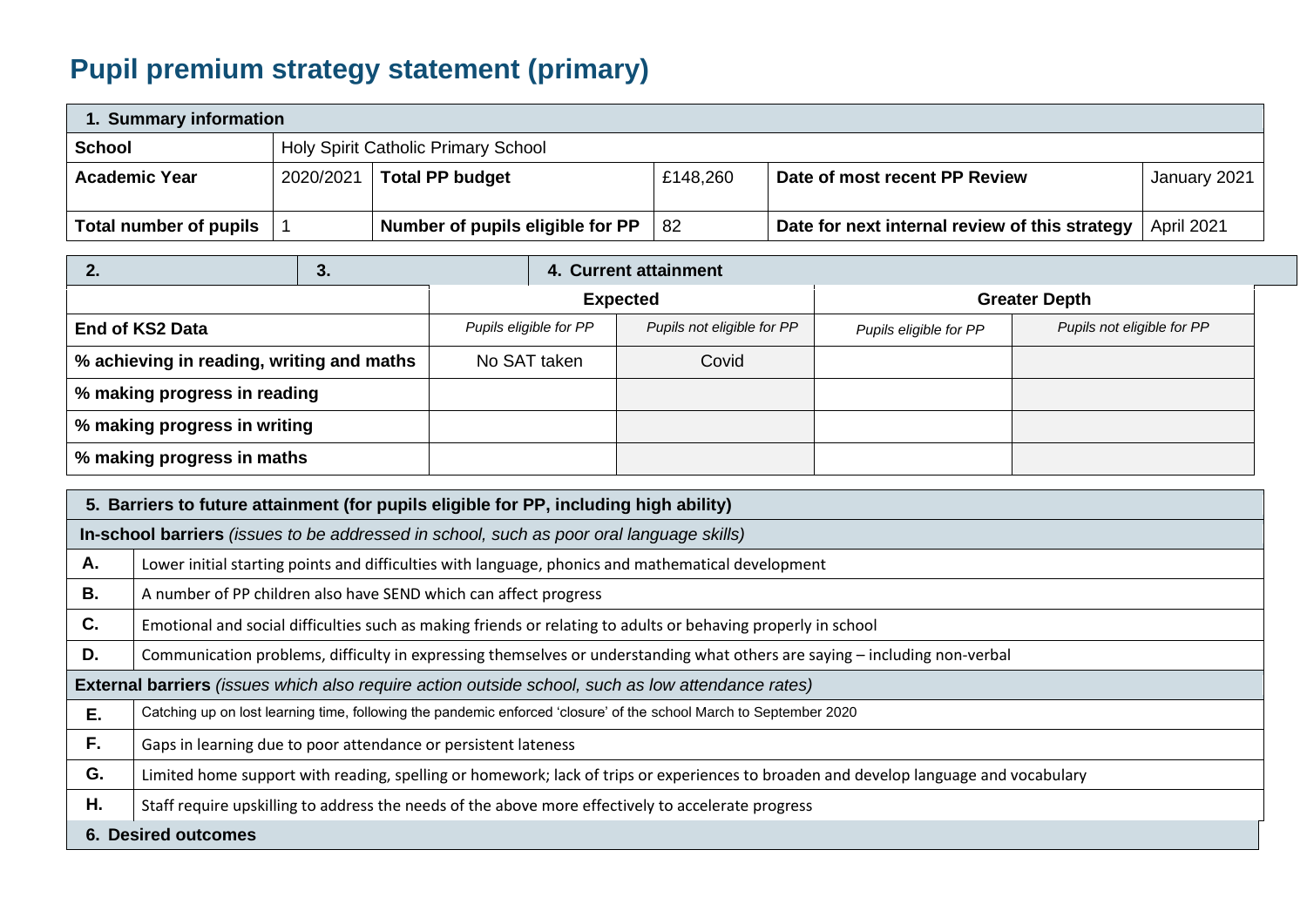|           | Desired outcomes and how they will be measured                                                                                                                 | Success criteria                                                                                                                                                                |
|-----------|----------------------------------------------------------------------------------------------------------------------------------------------------------------|---------------------------------------------------------------------------------------------------------------------------------------------------------------------------------|
| Α.        | Reducing the gap between Disadvantaged and non-disadvantaged in all classes,<br>measured using O track through thorough assessment three times/year            | Minimum of 70% achieving expected standard in R/W/M                                                                                                                             |
| <b>B.</b> | Increase attendance and reduce punctuality issues of pupils                                                                                                    | Attendance to be 96%+ with persistent absenteeism to be<br>less than 10 pupils. Punctuality issues to be reduced to on<br>average less than 10 a day.                           |
| C.        | Pupils with significant Social and Emotional needs will not have this barrier to their<br>learning                                                             | Pastoral Support and skilling both support and teaching<br>staff to ensure that pupils eligible for PP reach National<br>Expected Standards or better by removing such barriers |
| D.        | PP eligible children who have additional SEND will make progress from their unique<br>starting points and will compare favourably to similar pupils nationally | Early phonics interventions put in place. PP children<br>identified and interventions delivered to close gaps in<br>reading, phonics, writing and mathematics.                  |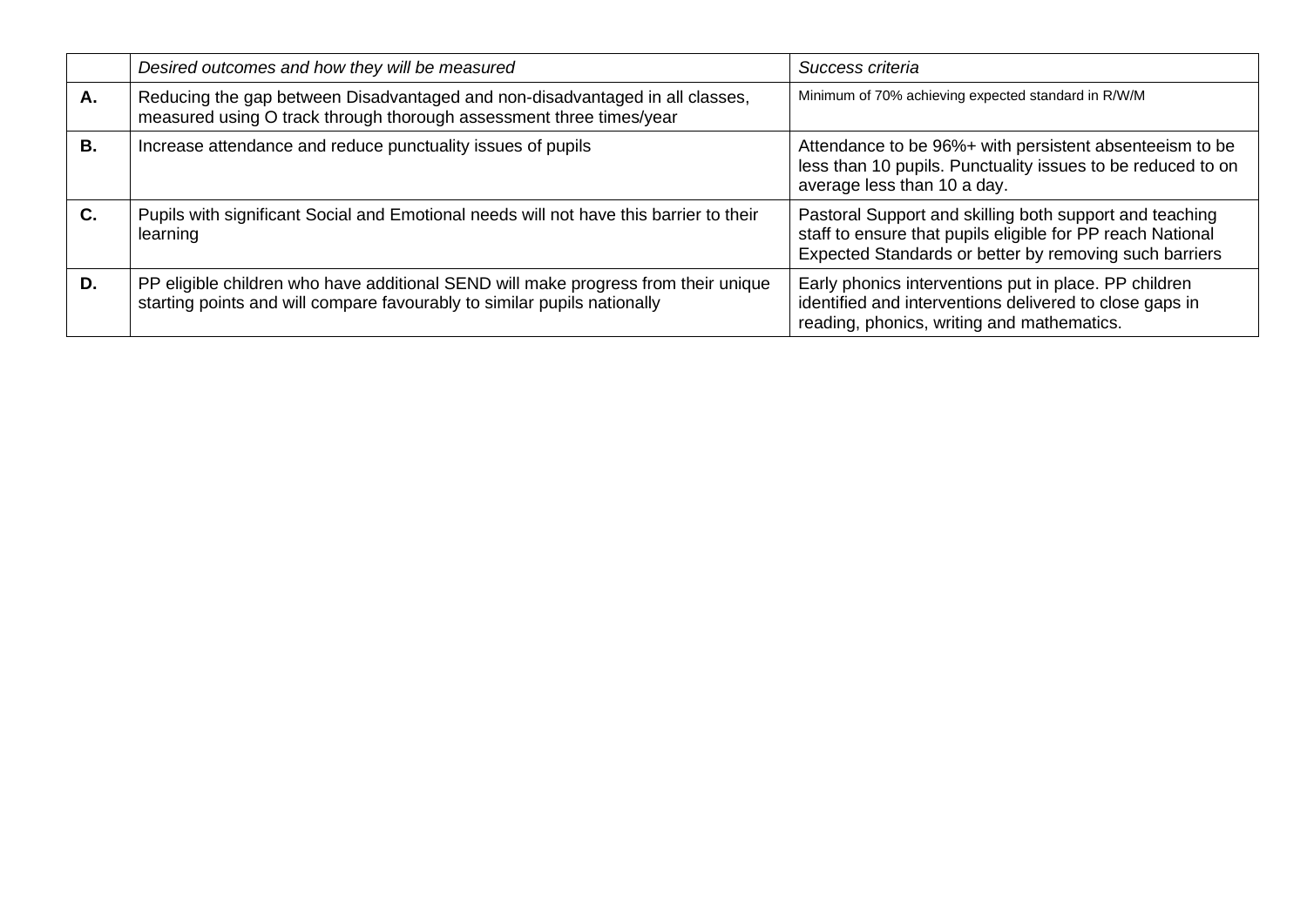## **7. Planned expenditure**

**Academic year 2020-2021**

The three headings below enable schools to demonstrate how they are using the pupil premium to improve classroom pedagogy, provide targeted support and support whole school strategies.

| i. Quality of teaching for all                    |                                                                                             |                                                                                                                                                                                                           |                                                                                                                                                                                                          |                   |                                                                                                                                                                                                                                                                                                                                                                                                                                                                                                                                                                                                                                                                                                                                                   |  |  |
|---------------------------------------------------|---------------------------------------------------------------------------------------------|-----------------------------------------------------------------------------------------------------------------------------------------------------------------------------------------------------------|----------------------------------------------------------------------------------------------------------------------------------------------------------------------------------------------------------|-------------------|---------------------------------------------------------------------------------------------------------------------------------------------------------------------------------------------------------------------------------------------------------------------------------------------------------------------------------------------------------------------------------------------------------------------------------------------------------------------------------------------------------------------------------------------------------------------------------------------------------------------------------------------------------------------------------------------------------------------------------------------------|--|--|
| <b>Desired outcome</b>                            | Chosen action /<br>approach                                                                 | What is the evidence and rationale<br>for this choice?                                                                                                                                                    | How will you ensure it is<br>implemented well?                                                                                                                                                           | <b>Staff lead</b> | When will you<br>review<br>implementation?                                                                                                                                                                                                                                                                                                                                                                                                                                                                                                                                                                                                                                                                                                        |  |  |
| Improve reading for all<br>pupils in EYFS/KS1/KS2 | Sourcing CPD for all<br>relevant staff in RWI<br>programme and source<br>relevant resources | SATS data, internal data and work scrutiny<br>highlights that reading is a priority within the<br>school. Children need to make greater gains<br>in their learning to catch up at an accelerated<br>rate. | SDP - review half termly<br>$\bullet$<br>Pupil and teacher discussion<br>$\bullet$<br>Book looks<br>$\bullet$<br>Learning walks<br>Data<br>$\bullet$<br>Pupil progress meetings<br><b>Governor Walks</b> | K Harris          | Spring Term 2021<br>Summer Term 2021<br><b>Training for reading</b><br>and writing<br>completed. In- house<br>work standardising<br>activity completed.<br><b>Subject leader</b><br>standard of work<br>monitoring to be<br>completed.<br>AR training for<br>subject leader<br>completed.<br>Early reading training<br>completed for all<br>support staff.<br><b>Children Star reading</b><br>completed.<br><b>Existing staff and</b><br>those that have joined<br>since September<br>2021 have received<br>RWI training as well<br>as guided reading<br>training from M<br>Barnes.<br><b>M</b> Barnes traning<br>£3000<br>Supply costs for<br>release of reading<br>lead £900<br>Impact: Children are<br>reading more and<br><b>Star reading</b> |  |  |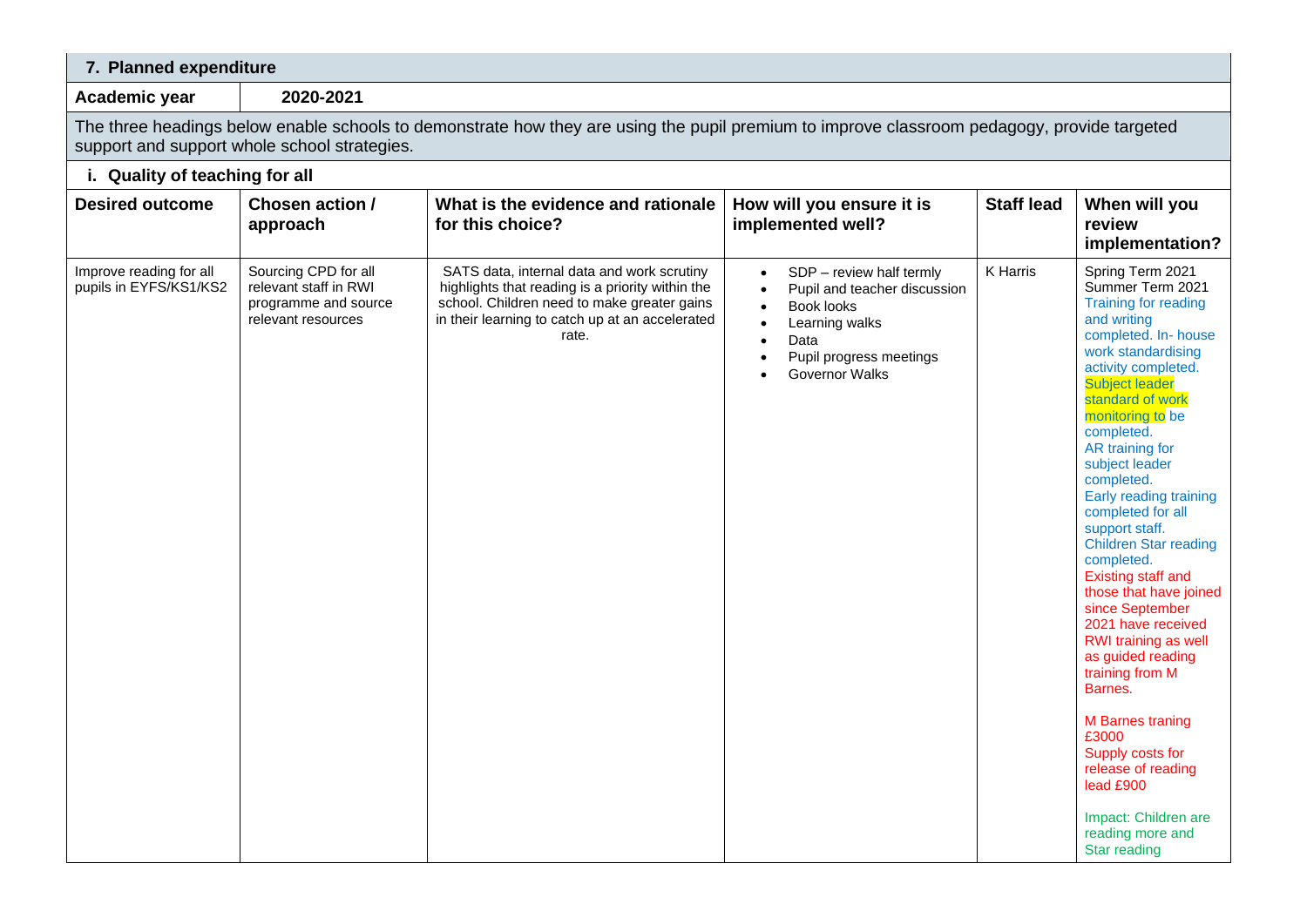|                                                                                                               |                                                                                                        |                                                                                                                                                                                                            |                                                                                                                                                                                |           | assessments show<br>progress.<br>Support staff have<br>had early reading<br>training. Most support<br>staff are now either<br>delivering phonics or<br>'Fresh Start' reading<br>catch up programs.                                                                                                                                                                                                                                                                                                                                                                                                                   |
|---------------------------------------------------------------------------------------------------------------|--------------------------------------------------------------------------------------------------------|------------------------------------------------------------------------------------------------------------------------------------------------------------------------------------------------------------|--------------------------------------------------------------------------------------------------------------------------------------------------------------------------------|-----------|----------------------------------------------------------------------------------------------------------------------------------------------------------------------------------------------------------------------------------------------------------------------------------------------------------------------------------------------------------------------------------------------------------------------------------------------------------------------------------------------------------------------------------------------------------------------------------------------------------------------|
| Secure use of correct<br>mathematics calculations<br>methods throughout<br>school and develop<br>application. | Involvement in St Helen's<br>Maths Hub and training for<br>all staff including teaching<br>assistants, | SATS data, internal data and work scrutiny highlights that<br>reading is a priority within the school.<br>Books show that calculations are not applied<br>$\bullet$<br>consistently throughout the school. | SDP - review half termly<br>$\bullet$<br>Pupil and tacheer discussion<br>Book looks<br>$\bullet$<br>Learning walks<br>Data<br><b>Governor Walks</b><br>Pupil progress meetings | L Chellew | Spring Term 2021<br>Summer Term 2021<br>Subject leader<br>training ongoing.<br>Subject leader<br>monitoiring of work to<br>be completed (April<br>21)<br>Early signs positive but this<br>will need to be reinforced in<br>Term 1 2021<br>Supply costs £900<br>Impact: Staff are now<br>using the Maths hub<br>materials as a spine.<br><b>Results from Autumn</b><br>term 2021<br>assessments will<br>show the impact of<br>the training.<br>Subject leader and<br><b>SLT</b> identified<br>different maths<br>assessments that will<br>show progress for<br>children working<br>below their<br>choronological age. |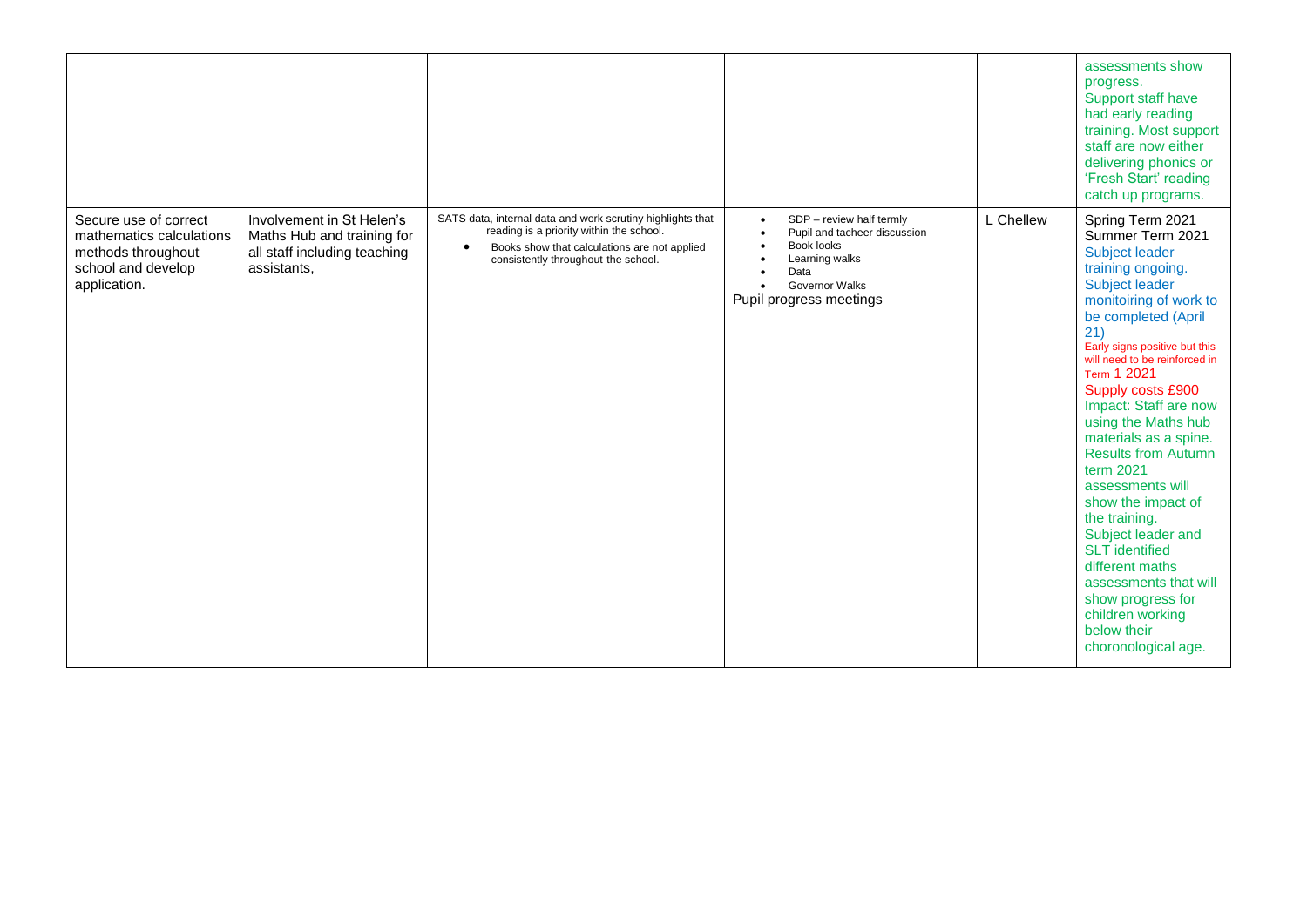| All pupils have full access to<br>an enriched curriculum<br>whilst having access to<br>precision teaching when<br>gaps are identified.                 | Development of the wider<br>curriculum involving all staff.<br>Teaching assistants used to<br>support precision teaching as<br>identified in PPM.                                                                                                                                        | Children flourish more when they have access to a<br>curriculum that values their talents and skills. At<br>Holy Spirit, all children have the right to develop<br>their own individual gifts and passions whilst<br>receiving support on individual targets.                                                 | SDP - review half termly<br>Pupil and teacher discussion<br>Book looks<br>Learning walks<br>Data<br>Class and individual pupil timetables<br>Governor Walks | C Roberts<br>M O'Brien                              | Spring Term 2021<br>Curriculum audit and<br>compliance/ challenge level<br>within the HSCPS curriculum.<br>Liaison with other schools in how<br>to develop and build a curriculum<br>around the needs of the<br>learniners.<br>New curriculum built and<br>developed to begin September<br>2021 with correct hourly<br>allocation<br>Supply costs for DHT release<br>£820<br>Cornerstones curriculum<br>£3000 for Autumn Term<br>2021.<br>Impact: HSPS now<br>has a curriculum in<br>place. There have<br>been adjustments in<br>timetables/ order in<br>the early stages.<br>Feedback from<br>children has been<br>positive in the early<br>stages of pupil<br>interviews. |
|--------------------------------------------------------------------------------------------------------------------------------------------------------|------------------------------------------------------------------------------------------------------------------------------------------------------------------------------------------------------------------------------------------------------------------------------------------|---------------------------------------------------------------------------------------------------------------------------------------------------------------------------------------------------------------------------------------------------------------------------------------------------------------|-------------------------------------------------------------------------------------------------------------------------------------------------------------|-----------------------------------------------------|-----------------------------------------------------------------------------------------------------------------------------------------------------------------------------------------------------------------------------------------------------------------------------------------------------------------------------------------------------------------------------------------------------------------------------------------------------------------------------------------------------------------------------------------------------------------------------------------------------------------------------------------------------------------------------|
| All children to be lesson<br>ready and have high<br>expectations of<br>themselves and others -<br>both within class and the<br>wider school community. | Learning Mentor to liaise with<br>school, parents and outside<br>agencies as necessary. To<br>review and update the<br>behaviour policy in<br>consultation with all<br>stakeholders.<br>To introduce school<br>assemblies to establish strong<br>links between different year<br>groups. | Lesson observations and observations<br>around school. Recognition that children do<br>not always make the right choice. Strong<br>relationships between home and school<br>allow children to feel safe, supported and<br>needs to be identified and addressed quickly.<br>Extra staff during covid lockdown. | <b>CPOMS</b><br>Minutes of meetings<br>Observations of behaviour<br><b>PPM</b><br>Data<br>Individual behaviour plans                                        | C Profitt<br><b>SENCO</b><br>M O'Brien<br>C Roberts | Spring Term 2021<br>Extra staff have been<br>brought in to support 1:1 or<br>small group to support<br>children who require<br>additional help with choices<br>and routines. Figure below<br>exceeded due to extra<br>staffing.<br>See section 8                                                                                                                                                                                                                                                                                                                                                                                                                            |
|                                                                                                                                                        |                                                                                                                                                                                                                                                                                          |                                                                                                                                                                                                                                                                                                               |                                                                                                                                                             | <b>Total budgeted cost</b>                          | £1500                                                                                                                                                                                                                                                                                                                                                                                                                                                                                                                                                                                                                                                                       |
| ii. Targeted support                                                                                                                                   |                                                                                                                                                                                                                                                                                          |                                                                                                                                                                                                                                                                                                               |                                                                                                                                                             |                                                     |                                                                                                                                                                                                                                                                                                                                                                                                                                                                                                                                                                                                                                                                             |
| <b>Desired outcome</b>                                                                                                                                 | <b>Chosen</b><br>action/approach                                                                                                                                                                                                                                                         | What is the evidence and rationale<br>for this choice?                                                                                                                                                                                                                                                        | How will you ensure it is<br>implemented well?                                                                                                              | <b>Staff lead</b>                                   | When will you<br>review<br>implementation?                                                                                                                                                                                                                                                                                                                                                                                                                                                                                                                                                                                                                                  |
| PP children achieve in<br>line with National<br>Expectations                                                                                           | All teachers know who PP<br>children are and ensure that they<br>continue to make at least expected<br>progress. When needs are arise,<br>support is put in place                                                                                                                        | Data.<br>2019 SATS: Achievement and progress not<br>in line with LA/ National outcomes.                                                                                                                                                                                                                       | SDP - review half termly<br>Pupil and teacher discussion<br>$\bullet$<br>Book looks<br>Learning walks<br>Data                                               | C Roberts<br>M O'Brien                              | Spring 2021<br>Monitor O-track data base and<br>cross reference to PP childen.<br>Staff to baseline children in<br>Septemer 2021 and add in<br>support if needed. Impact-<br>Autumn term 2022 tests.                                                                                                                                                                                                                                                                                                                                                                                                                                                                        |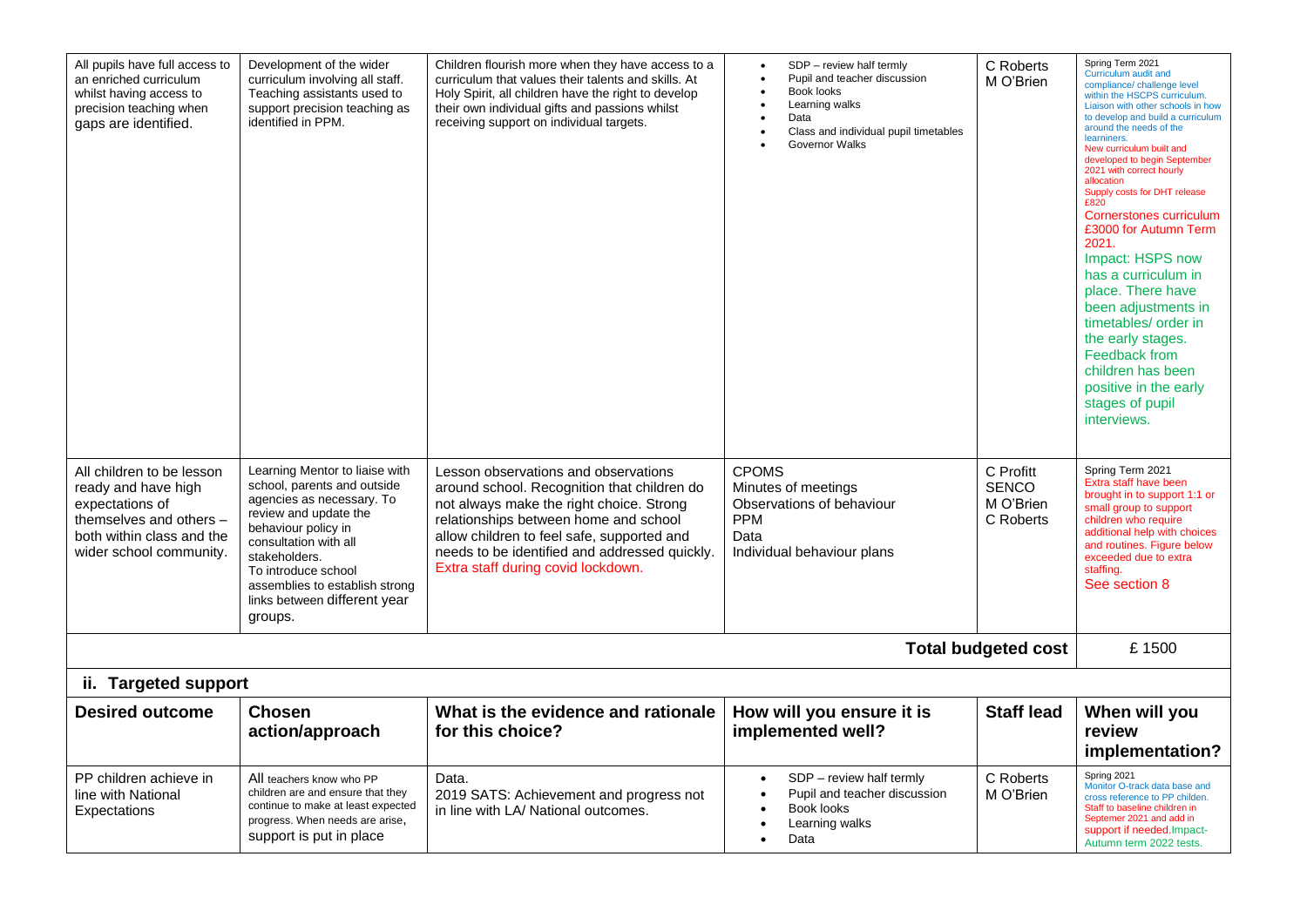| All pupils to have<br>additional reading<br>opportunities working<br>independently to develop<br>critical reading and<br>language skills through<br>individualised, motivating<br>learning paths. | High quality texts to<br>encourage children to read.<br>Accelerated reader<br>program | Data shows that children's attainment and<br>progress is significantly below National and<br>local outcomes<br>British Journal of Education Psychology<br>(2016): "An early-intervention, computer-<br>based literacy program can be effective in<br>boosting the phonological skills." | Termly reviews of progress by class<br>teachers                                                                                                                                                                    | All class<br>teachers<br>SENCO       | Feb 2021<br>Texts purchased and<br>new library complete.<br>AR assessments to<br>begin w/b 19.4.21.<br>Library timetable to<br>be shared 20/4/21.<br>Early data from AR<br>showing that majority<br>of children are<br>making ZPD<br>progress.<br>Impact : as above<br>supplemented by<br>phonics and Fresh<br><b>Start reading</b>                                      |
|---------------------------------------------------------------------------------------------------------------------------------------------------------------------------------------------------|---------------------------------------------------------------------------------------|-----------------------------------------------------------------------------------------------------------------------------------------------------------------------------------------------------------------------------------------------------------------------------------------|--------------------------------------------------------------------------------------------------------------------------------------------------------------------------------------------------------------------|--------------------------------------|--------------------------------------------------------------------------------------------------------------------------------------------------------------------------------------------------------------------------------------------------------------------------------------------------------------------------------------------------------------------------|
| Attendance across the<br>school will be 96%+                                                                                                                                                      | Weekly reminder of<br>importance of attendance;<br>awards when required               | Poor attendance and punctuality by some<br>children has affected progress and their well-<br>being of the child.                                                                                                                                                                        | Weekly interrogation of attendance data;<br>regular meetings with parents; all holidays<br>unauthorised; focus on persistent<br>absentees. First response and use of SLA<br>with an EWO. Review attendance policy. | M O'Brien<br>C Profitt<br>H Bromilow | Feb 2021<br>This was achieved but<br>attendance fluctuated<br>around the 95% - 96%<br>mark. More work to be<br>done in 2021-22.<br>Impact: LM and SLT<br>to collect children<br>who are reluctant to<br>attend. Families with<br>persistent<br>absenteeism to be<br>challenged                                                                                           |
| All pupils to have strong<br>on-line learning provision<br>and support. To have on<br>line homework to foster<br>independence.                                                                    | Education city platform and<br>training.                                              | Many PP children did not engage with learning beyond<br>the classroom. Some parents have sought support<br>from school with homework. School have also reached<br>out to families who have not engaged with home<br>learning.                                                           | Deputy Head to check engagement<br>figures every fortnight. Class teachers<br>to offer support to non-engaging<br>families with PP children at forefront.                                                          |                                      | April 2021<br>No further lockdowns<br>or bubble closures as<br>of 19/4/21. Ofsted<br>highly praised data<br>collection and school<br>efforts to maintain<br>learning in lockdown<br>situation. A different<br>learning platform was<br>purchased for the end<br>of the year and to be<br>used for the following<br>year as it offered a<br>wider curriculum<br>coverage. |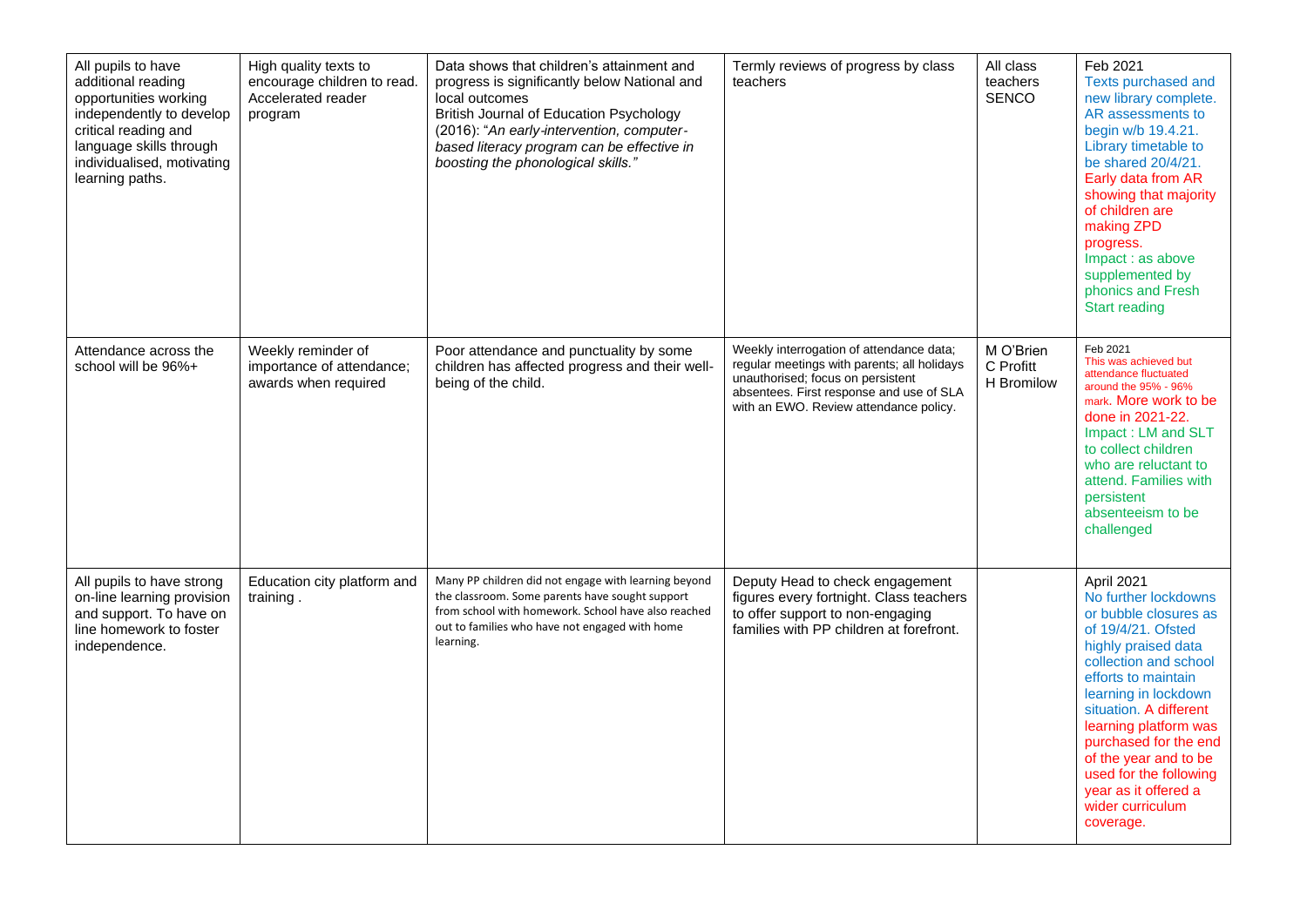| Improving self-esteem of<br>all pupils | Interventions run by<br>Pastoral Support -<br>following training and<br>resources regarding raising<br>self esteem; Development<br>of Nurture Room -<br>available to all pupils;<br>Mental Health Leaders in<br>school | https://educationendowmentfoundatio<br>n.org.uk/about/tenders/social-and-<br>emotional-learning/                                                                                                                                                             | Class teachers and parents will identify<br>children who need additional support.<br>Training and resources acquired where<br>necessary. Outside agencies/consultants<br>engaged whenever necessary. Learning<br>Mentor to deliver pastoral support or<br>liaise with other agencies as needed. | C Profitt<br>M O'Brien<br><b>SENCO</b> | November 2020<br><b>Outside agencies</b><br>have been paid for by<br>PP money for specific<br>children or families.<br>Staffing was the main<br>cost for this project.<br>However, in<br>partnership with our<br>LEA, we will develop<br>the Nurture space<br>differently in 2021-22.<br>Impact: Bid with LA<br>secured funding with<br>appointments to be<br>made in 2022. |  |  |
|----------------------------------------|------------------------------------------------------------------------------------------------------------------------------------------------------------------------------------------------------------------------|--------------------------------------------------------------------------------------------------------------------------------------------------------------------------------------------------------------------------------------------------------------|-------------------------------------------------------------------------------------------------------------------------------------------------------------------------------------------------------------------------------------------------------------------------------------------------|----------------------------------------|-----------------------------------------------------------------------------------------------------------------------------------------------------------------------------------------------------------------------------------------------------------------------------------------------------------------------------------------------------------------------------|--|--|
| Support for all families               | Involvement of Pastoral<br>Support to support families<br>and to lead Early Help<br>interventions                                                                                                                      | Parents to feel welcome and supported by the<br>school, fostering good relationships and excellent<br>communication, surrounding pupils with the<br>necessary support rooting all of our children in the<br>ethos of excellence, aspiration and achievement. | Pastoral Support involved as a DSL;<br>point of contact for parents and for<br>external agencies                                                                                                                                                                                                | C Profitt                              | April 2021<br>Learning mentor to<br>take the role of home<br>visitor rather than use<br>outreach.<br>This will continue in<br>2021-22 as parents<br>have spoken to<br>school about how well<br>supported they are.<br><b>LM routinely offers</b><br>pick up and drop off<br>of children who<br>stuggle with<br>attendance or when<br>parents request help<br>from school.   |  |  |
|                                        | Accelerated reader £3609 and grant for books so £5000 saving******Total budgeted cost<br>(was £21.439.98)<br>£16475.98 5.2.21                                                                                          |                                                                                                                                                                                                                                                              |                                                                                                                                                                                                                                                                                                 |                                        |                                                                                                                                                                                                                                                                                                                                                                             |  |  |
| iii. Other approaches                  |                                                                                                                                                                                                                        |                                                                                                                                                                                                                                                              |                                                                                                                                                                                                                                                                                                 |                                        |                                                                                                                                                                                                                                                                                                                                                                             |  |  |
| <b>Desired outcome</b>                 | <b>Chosen</b><br>action/approach                                                                                                                                                                                       | What is the evidence and rationale<br>for this choice?                                                                                                                                                                                                       | How will you ensure it is<br>implemented well?                                                                                                                                                                                                                                                  | <b>Staff lead</b>                      | When will you<br>review<br>implementation?                                                                                                                                                                                                                                                                                                                                  |  |  |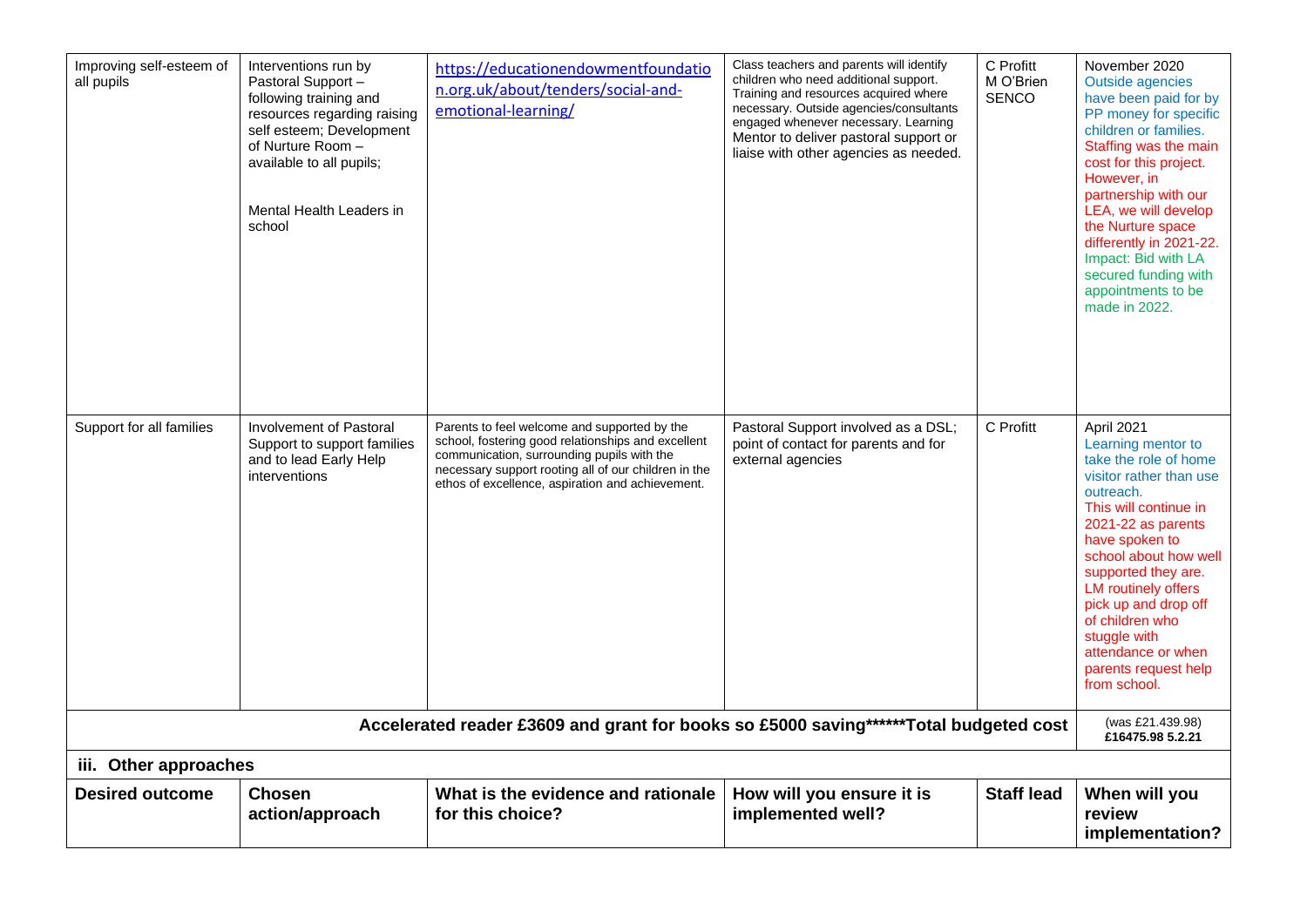| Improved behaviour on<br>playground, with all<br>pupils having<br>opportunities to interact | Social & Communication<br>on playground. There is<br>now a consistent approach<br>across school.                                                       | Improved mental health, social and<br>communication for all pupils.<br>School to use PP funding                                                                                              | Development of KS 2 and KS1<br>playgrounds, using TAs as play<br>leaders using improved resources. | F Smith                    | April 2021<br>this.         | Implemented and on-<br>going. Resources review<br>required in May 21.In<br>targeted year grouos,<br><b>CPOMS</b> data showed<br>less incident by the end<br>of the year. Effective<br>and will use in 21-22.<br>Impact: More money<br>needs to be invested<br>in the outdoor spaces<br>and 2021-22 PP<br>money will help do |
|---------------------------------------------------------------------------------------------|--------------------------------------------------------------------------------------------------------------------------------------------------------|----------------------------------------------------------------------------------------------------------------------------------------------------------------------------------------------|----------------------------------------------------------------------------------------------------|----------------------------|-----------------------------|-----------------------------------------------------------------------------------------------------------------------------------------------------------------------------------------------------------------------------------------------------------------------------------------------------------------------------|
| Development of library<br>space as a quiet area for<br>reflection and reading               | Involvement of pupils and<br>wider community in fund<br>raising for new books for<br>library and in development<br>of the space as a<br>welcoming area | Pupils who are involved in the<br>development of a special area will treat<br>it with much more respect than<br>otherwise. Pupils need to feel respected<br>and that they can take ownership | Review of space and questioning of<br>pupils.<br>Before and after pupil questionnaire.             | K Harris                   | <b>June 2021</b><br>pupils. | Library and books<br>pupil voice interviews/<br>survey monkey to be<br>completed by English<br>lead in June '21.<br>Library now in daily<br>use for book<br>changing, linked to<br>AR or as a quiet<br>place for targeted                                                                                                   |
|                                                                                             |                                                                                                                                                        |                                                                                                                                                                                              |                                                                                                    | <b>Total budgeted cost</b> |                             | £2,000                                                                                                                                                                                                                                                                                                                      |
| i. Other approaches                                                                         |                                                                                                                                                        |                                                                                                                                                                                              |                                                                                                    |                            |                             |                                                                                                                                                                                                                                                                                                                             |
| <b>Desired outcome</b>                                                                      | <b>Chosen</b><br>action/approach                                                                                                                       | <b>Estimated impact:</b> Did you meet the<br>success criteria? Include impact on<br>pupils not eligible for PP, if appropriate.                                                              | <b>Lessons learned</b><br>(and whether you will continue with this approach)                       |                            |                             | Cost                                                                                                                                                                                                                                                                                                                        |